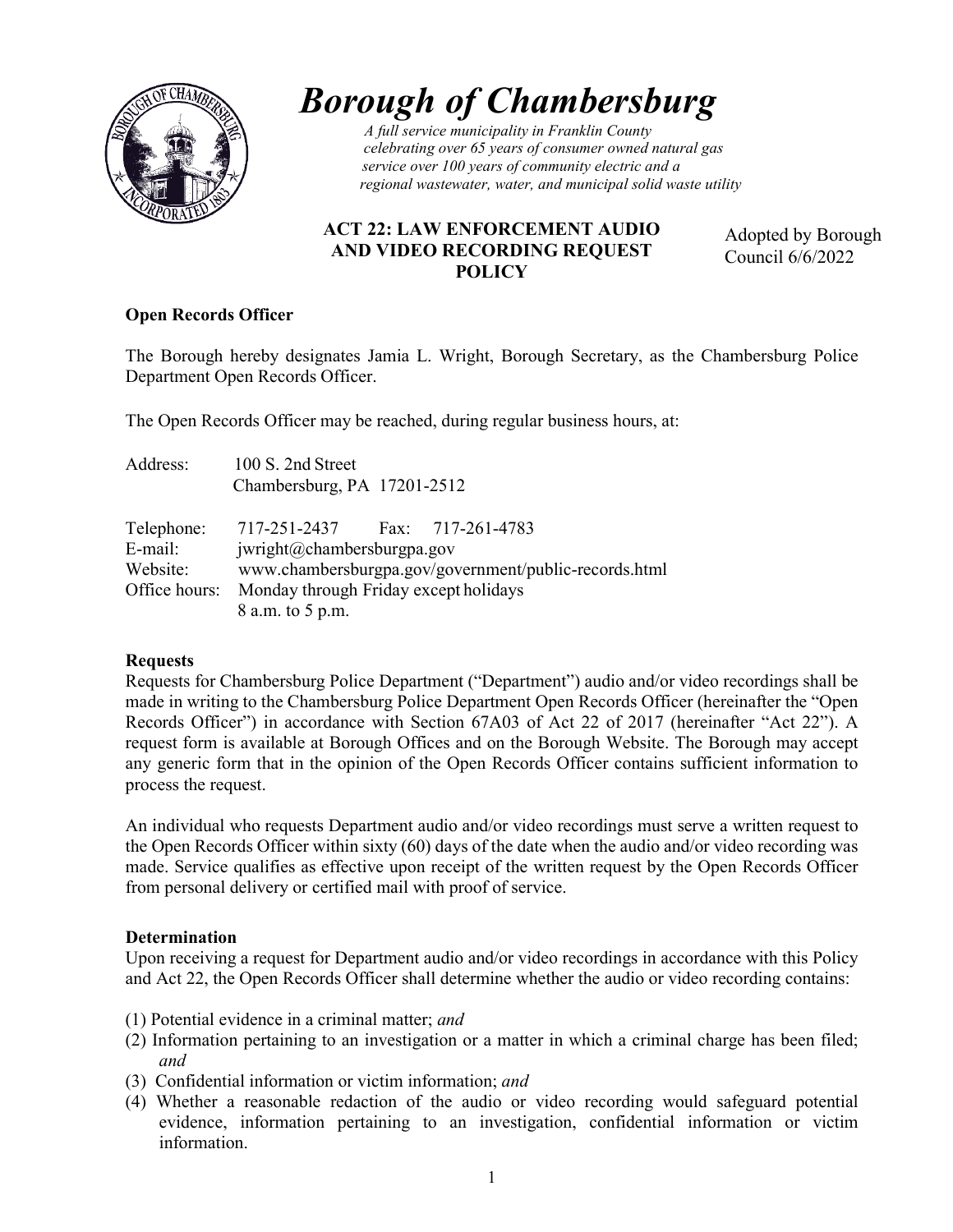The request shall be denied in writing if the Open Records Officer determines the requested audio or video recording contains information or evidence described above, and a reasonable redaction of the information or evidence would not safeguard it. The written denial shall state that reasonable redaction of the audio recording or video recording will not safeguard potential evidence, information pertaining to an investigation, confidential information or victim information.

#### **Fees**

In accordance with Section 67A05(d) of Act 22, the fee for costs relating to disclosure of permitted law enforcement audio and/or video recordings produced under this Policy shall be: as decided by Resolution of Borough Council on 6/6/2022; \$100.00 (one hundred dollars). The fee shall be paid by the requester at the time of disclosure of the audio and/or video recording.

# **Pendency**

During the pendency of any request for records or appeal of a denial of such a request, the Open Records Officer agrees that the Department will preserve the unaltered audio and video recordings that have been requested for no less than the time periods provided in Act 22 for service of and responses to written requests for the production of the audio or video recording and any period within which a petition for judicial review is allowable or pending.

#### **Understanding the Law**

Information on how to file a Police Recordings request can be found on the Office of Open Records' website:<https://www.openrecords.pa.gov/RTKL/PoliceRecordings.cfm>

#### **Law Enforcement Agencies and Communications**

Neither the Right-to-Know Law nor Act 22 establish a right to production of audio and video recordings made inside a facility owned or operated by a law enforcement agency and any communications between or within law enforcement agencies concerning an audio or video recording.

#### **Response**

The Department shall provide the requested audio and/or video recording or identify in writing the basis for denying the request within thirty (30) days of receiving the request unless the requester and Department agree to a longer time period.

A request shall be deemed denied by operation of law if the Department does not provide the audio and/or video recording to the requester or explain why the request was denied with the thirty (30) day response period, or within the period otherwise agreed to between the requester and the Department.

# **Appeal**

If a written request is denied or deemed denied, the requester may file a petition for judicial review in the Franklin County Court of Common Pleas within thirty (30) days of the date of denial. The petition must include a copy of the written request served on the Borough or Department and any written responses to the request that were received. A \$125 filing fee is due at the time of filing.

The petitioner must serve the petition on the Open Records Officer within five (5) days of the date of filing the petition in the Franklin County Court of Common Pleas. Service is deemed effective upon receipt by the open-records officer for personal delivery or certified mail with proof of service.

If the incident or event subject to the request occurred inside a residence, the petitioner shall certify that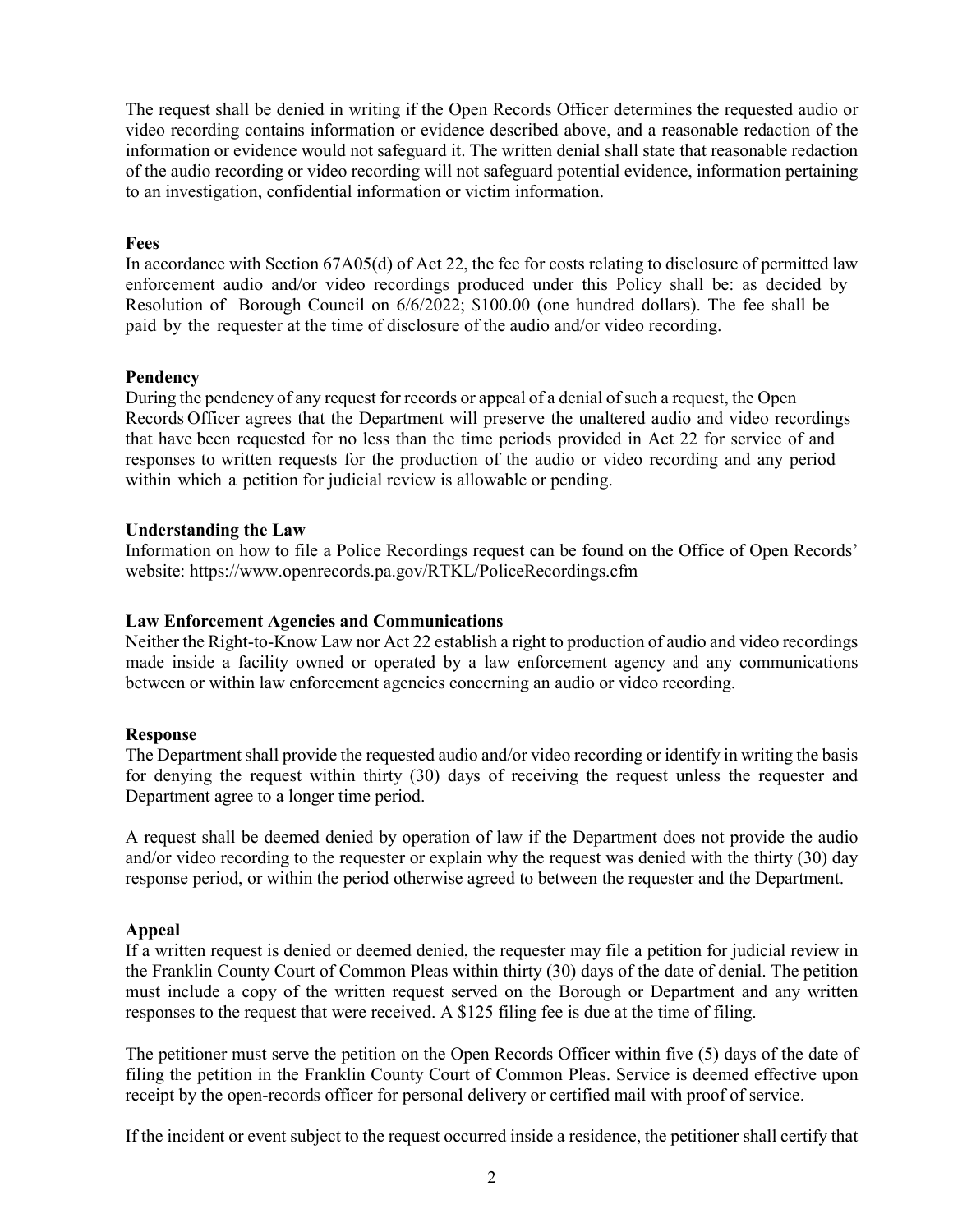notice of the petition has been served or that service was attempted on each individual who was present at the time of the audio recording or video recording and on the owner and occupant of the residence. Notice is not required if the identity or location of an individual present is unknown and not reasonably ascertainable by the petitioner. Service is deemed effective upon receipt from personal delivery or certified mail with proof of service.